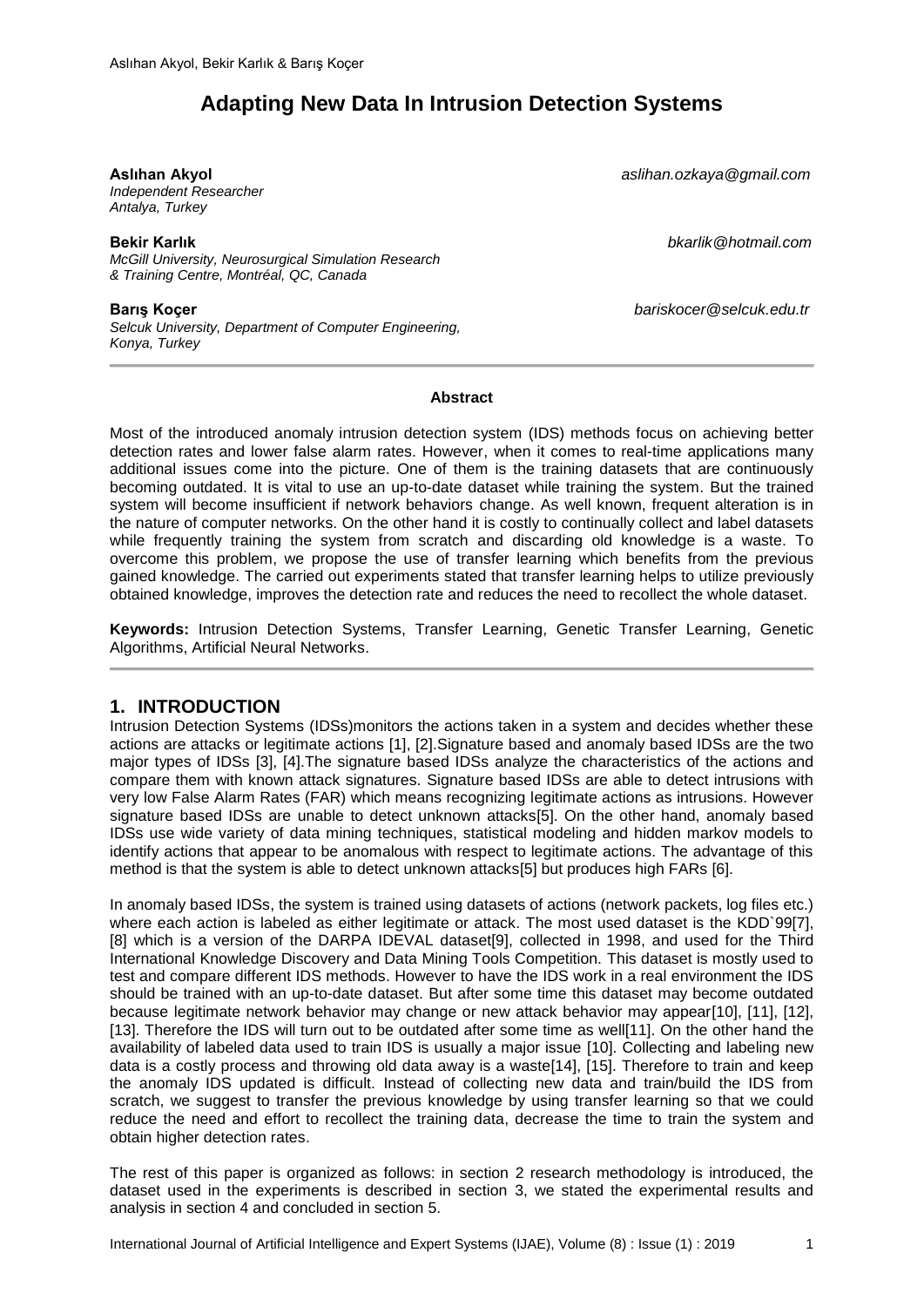## <span id="page-1-0"></span>**2. RESEARCH METHODOLOGY**

### **2.1. Transfer Learning**

Traditional data mining and machine learning algorithms use labeled or unlabeled data to train the system and then perform predictions on new data that has unknown class labels[14], [16], [17]. On the other hand, in real time applications and classical methods once the data is outdated new data should be re-collected and the system should be retrained from scratch using the newly collected dataset [18]. This process is a costly process and throwing old data is a waste of time. However transfer learning provides the system to benefit from previous knowledge[14], [15], [19]. This helps to make use of previous dataset and the system does not have to be trained all over again from scratch. Moreover the system can be trained only with few up-to-date training data by making use of the previous knowledge[14].

### **2.2. Genetic Transfer Learning**

#### **2.2.1. Genetic Algorithms**

Genetic algorithm (GA) is a search algorithm that simulates a natural selection to optimize a problem [20], [21]. GA is widely applied on diverse areas such as machine learning, chemistry, economy, algebra, music generation and strategy planning [22], [23]. In GA a population of candidate subsets is evolved to obtain candidate solutions also called as individual. Each individual consists of genes that can be either numerical or binary values [24]. A fitness function (F) is used to measure the suitability of the solutions. The solutions with the best fitness values have higher probability to be selected with the roulette wheel for the next generation [24]. Then crossover will be applied on some individuals of next generation where each individual is selected under a pre-determined probability value (or *crossover rate*) [17], [23], [24]. Also the crossover point is determined randomly for each crossover pair. Then mutation, in which a selected gene is replaced by a random value, is applied on some genes determined by a pre-determined *mutation rate parameter*. As a result a new generation is created. The whole process (creating a new generation) is going to be repeated until a pre-determined iteration or fitness value is met, see figure 1.

### **2.2.2. Genetic Transfer**

In genetic algorithms every time when a new generation is created the old generation is killed. However the killed generations may contain suitable solutions for similar optimization problems [23]. Therefore in genetic transfer learning, before killing each generation some selected solutions are saved into a solution pool. These selected solutions are usually one with the best, one with the median and one with the worst fitness value [17], [23]. The solution pool is later used on a different but similar problem, and this process is named as transferring knowledge in genetic algorithms or genetic transfer learning.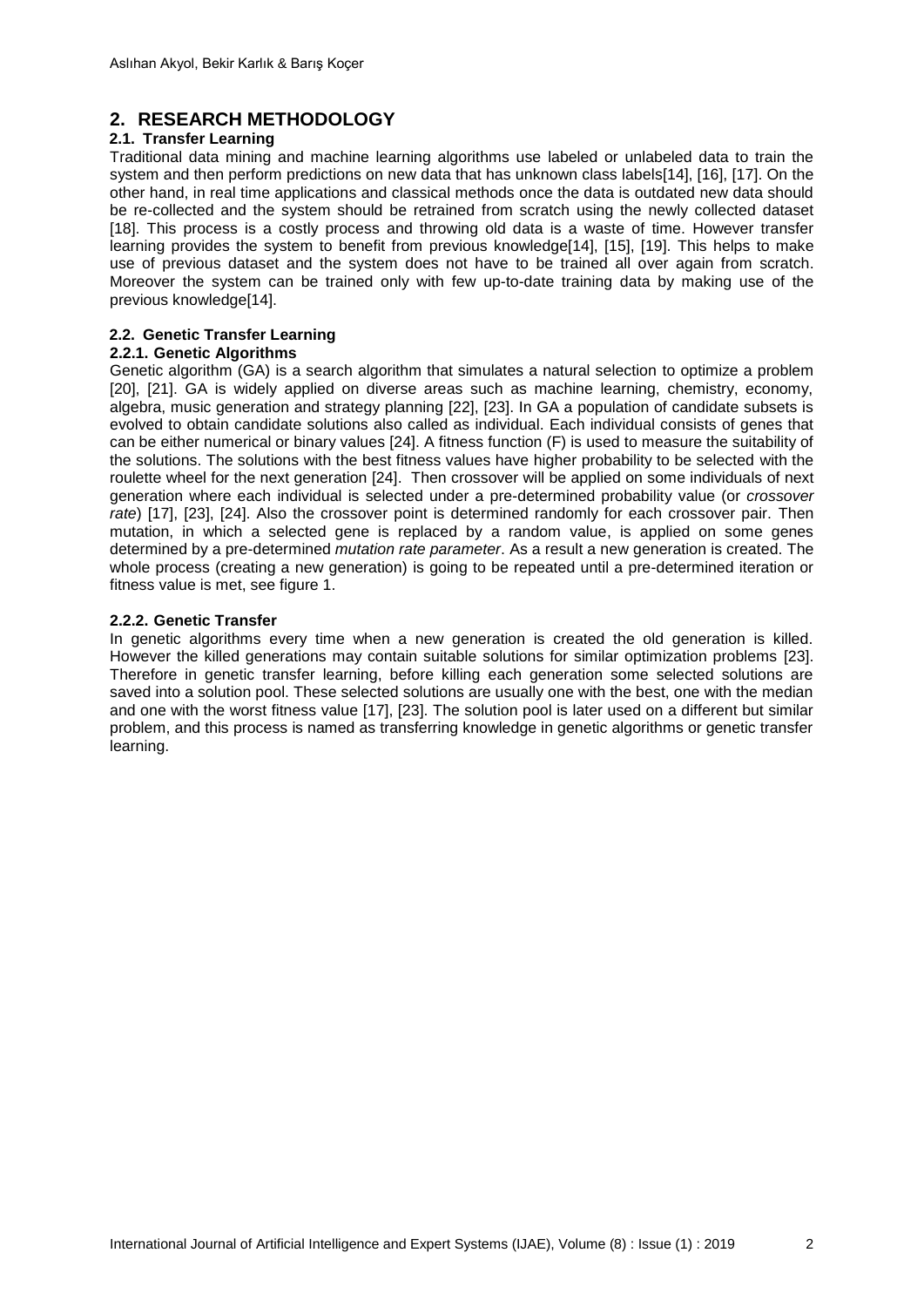

**FIGURE 1:** Genetic Algorithm Flowchart[24].

#### **2.3. Genetic – ANN Hybrid Transfer Learning**

In genetic transfer learning the first generation is usually created randomly. However we used artificial neural network (ANN) with the back-propagation algorithm, therefore the first generation is created from the weights which are obtained during the training phase in ANN. Furthermore, the fitness function is the back-propagation algorithm, in which the best fitness value is zero representing the error rate.



**FIGURE 2:** ANN Structure.

For instance let's assume that the structure of the ANN is as shown in figure 2 and it is trained with 10 iterations. 6 weights  $(w_{11},w_{12},w_{21},w_{22},w_{31},w_{32})$  are obtained during each iteration. If we save the weights of each iteration the dimensions of the generation will be 10 x 6 (see figure 3) where each set of 6 weights is called as individual.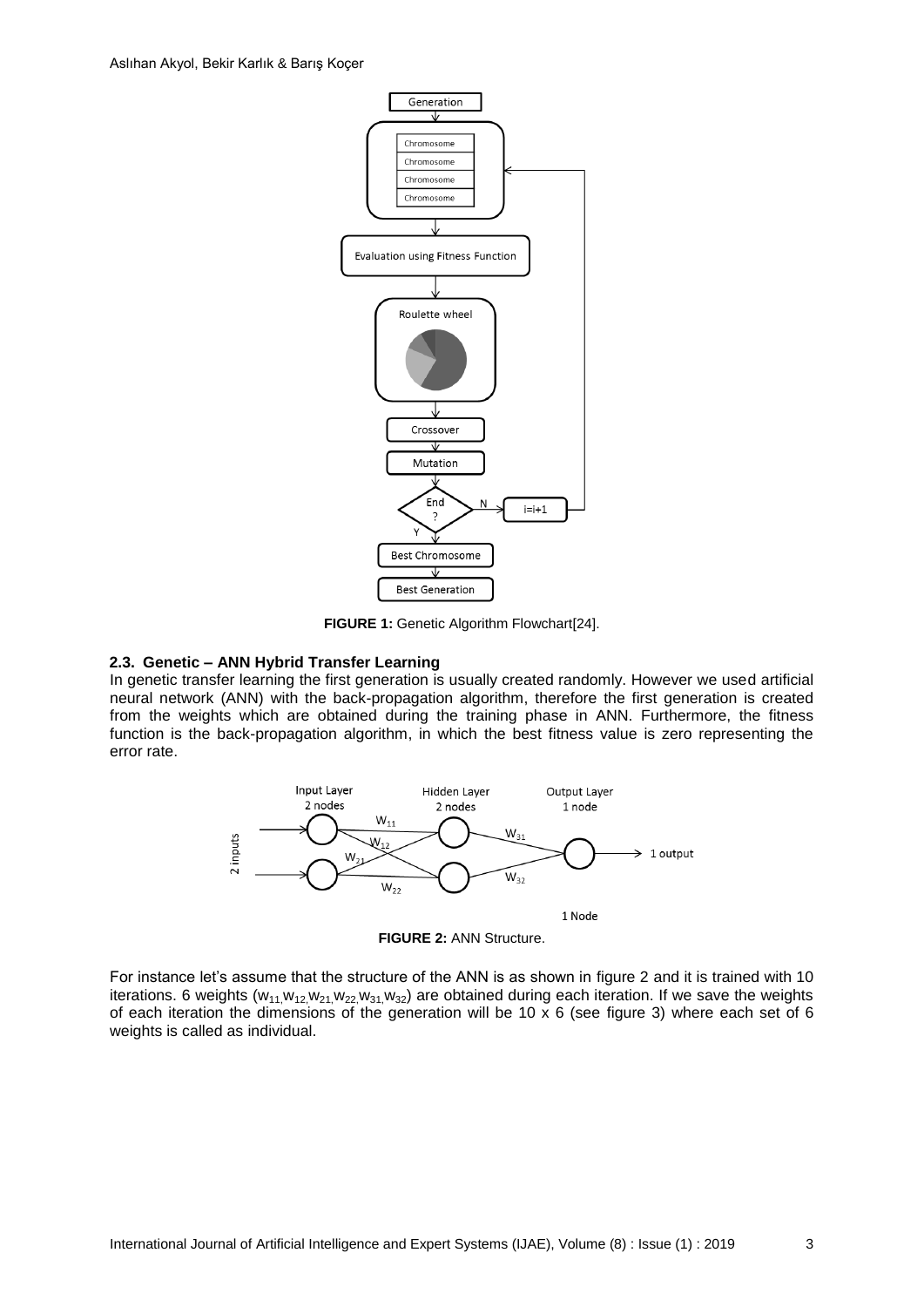| $\mathsf{w}^{\mathtt{1}}_{\mathtt{1}\mathtt{1}}$ | $\mathsf{w}^1_{12}$   | $\mathsf{w}^1_{21}$ | $W^1_{22}$          | $\mathsf{w}^{\mathsf{1}}_{\mathsf{31}}$ | $\mathsf{w}^1{}_{32}$                     | individual |
|--------------------------------------------------|-----------------------|---------------------|---------------------|-----------------------------------------|-------------------------------------------|------------|
| $w^2_{11}$                                       | $\mathsf{w}^2{}_{12}$ | $\mathsf{w}^2_{21}$ | $\mathsf{w}^2_{22}$ | $\mathsf{w}^2_{31}$                     | $\rm w^2_{32}$                            |            |
| $\mathsf{w}^3{}_{11}$                            | $w_{12}^3$            | $w_{21}^3$          | $\mathsf{w^3}_{22}$ | $w_{31}^3$                              | $w_{32}^3$                                |            |
| $\mathsf{w}^4_{\ 11}$                            | $w^4_{12}$            | $w^4_{21}$          | $w^4_{22}$          | $\mathsf{w}^4{}_{31}$                   | $w^4_{32}$                                |            |
| $w_{11}^5$                                       | $\mathsf{w^5}_{12}$   | $w^5_{21}$          | $w^5_{22}$          | $w^5_{31}$                              | $w_{32}^5$                                |            |
| $\mathsf{w}^6{}_{11}$                            | $w_{12}^6$            | $\mathsf{w^6}_{21}$ | $w^6_{22}$          | $\mathsf{w}^6{}_{31}$                   | $w6_{32}$                                 |            |
| $w_{11}^7$                                       | $w_{12}^7$            | $w_{21}^7$          | $w_{22}^7$          | $w_{31}^7$                              | $w_{32}^7$                                |            |
| $w_{11}^8$                                       | $w_{12}^8$            | $w^8_{21}$          | $w^8_{22}$          | $w_{31}^8$                              | $\text{w}^{\text{8}}_{\text{32}}$         |            |
| $w^9_{11}$                                       | $w^9_{12}$            | $\mathsf{w^9}_{21}$ | $\mathsf{w^9}_{22}$ | $\mathsf{w}^{\mathsf{g}}_{\,\,31}$      | $\mathsf{w}^{\mathsf{g}}_{\;\mathsf{32}}$ |            |
| $W^{10}_{11}$                                    | $w^{10}{}_{12}$       | $w^{10}_{21}$       | $W^{10}_{22}$       | $\mathsf{w}^{10}{}_{31}$                | $W^{10}_{32}$                             |            |

**FIGURE 3:** One generation obtained from the ANN training with 10 iterations ( $w_{y}^x$  x: iteration number, y: index number of weight).

The rest of the process is the same with genetic transfer. The weights are going to be used as the initial generation. This generation will be passed through the genetic algorithm process (figure 1) and a new generation is going to be created. Before killing the old generation individuals with the best, median and worst fitness values will be saved in the solution pool.

## <span id="page-3-0"></span>**3. DATASET AND PREPROCESSING**

The 10% KDD`99 dataset has been used in the experiments. This dataset has 41 attributes (see [TABLE 1\)](#page-3-2) which are either string or decimal values and has data on 22 different attacks plus normal network packets. In [25], which is under review, a discernibility function based feature selection has been applied to obtain the best feature subsets for each attack category [26]. The feature subset, that gave the highest detection rate for normal packets, consists only of the following 14 attributes: A2, A4, A5, A6, A10, A12, A23, A24, A33, A35, A37, A38, A39, A40 which are shown in bold in [TABLE](#page-3-2) 1.

| Inde<br>X      | Title              | Inde<br>$\boldsymbol{x}$ | Title                 | Inde<br>x | Title               | Inde<br>X | Title                           |
|----------------|--------------------|--------------------------|-----------------------|-----------|---------------------|-----------|---------------------------------|
| A <sub>1</sub> | Duration           | A11                      | num_failed_logins     | A21       | is_host_login       | A31       | srv_diff_host_rate              |
| A2             | protocol_type      | A12                      | logged in             | A22       | is_guest_logi<br>n  | A32       | dst host count                  |
| A3             | Service            | A13                      | num_compromised       | A23       | count               | A33       | dst host srv count              |
| A4             | <b>Flag</b>        | A14                      | root shell            | A24       | srv count           | A34       | dst host same srv rate          |
| A5             | src_bytes          | A15                      | su_attempted          | A25       | serror_rate         | A35       | dst host diff srv rate          |
| A6             | dst_bytes          | A16                      | num root              | A26       | srv_serror_rat<br>е | A36       | dst host same src port ra<br>te |
| A7             | Land               | A17                      | num file creations    | A27       | rerror_rate         | A37       | dst host srv diff host ra<br>te |
| A <sub>8</sub> | wrong_fragme<br>nt | A18                      | num shells            | A28       | srv_rerror_rat<br>е | A38       | dst host serror rate            |
| A9             | Urgent             | A19                      | num access files      | A29       | same_srv_rat<br>е   | A39       | dst_host_srv_serror_rate        |
| A10            | Hot                | A20                      | num_outbound_cm<br>ds | A30       | diff srv rate       | A40       | dst_host_rerror_rate            |
|                |                    |                          |                       |           |                     | A41       | dst host srv rerror rate        |

<span id="page-3-2"></span>**TABLE 1:** Attributes and their index number of each record of the KDD Cup dataset(The bold attributes are used in our experiments.)

The 10% KDD`99 dataset has 494.021 records with many duplicates. In our experiments we removed the duplicated data and the number of records has been dropped to 145.585. Then we converted the attributes with text data to numeric values and applied normalization by scaling each attribute between 0 and 1.

## <span id="page-3-1"></span>**4. EXPERIMENTAL RESULTS AND ANALYSIS**

The dataset used in our experiments has 14 attributes and one output. The output is a binary value (as either attack or normal). According to the dataset we have 14 nodes in the input layer and one node in the output layer of the ANN, whereas the number of nodes in the hidden layer is 28 (figure 4).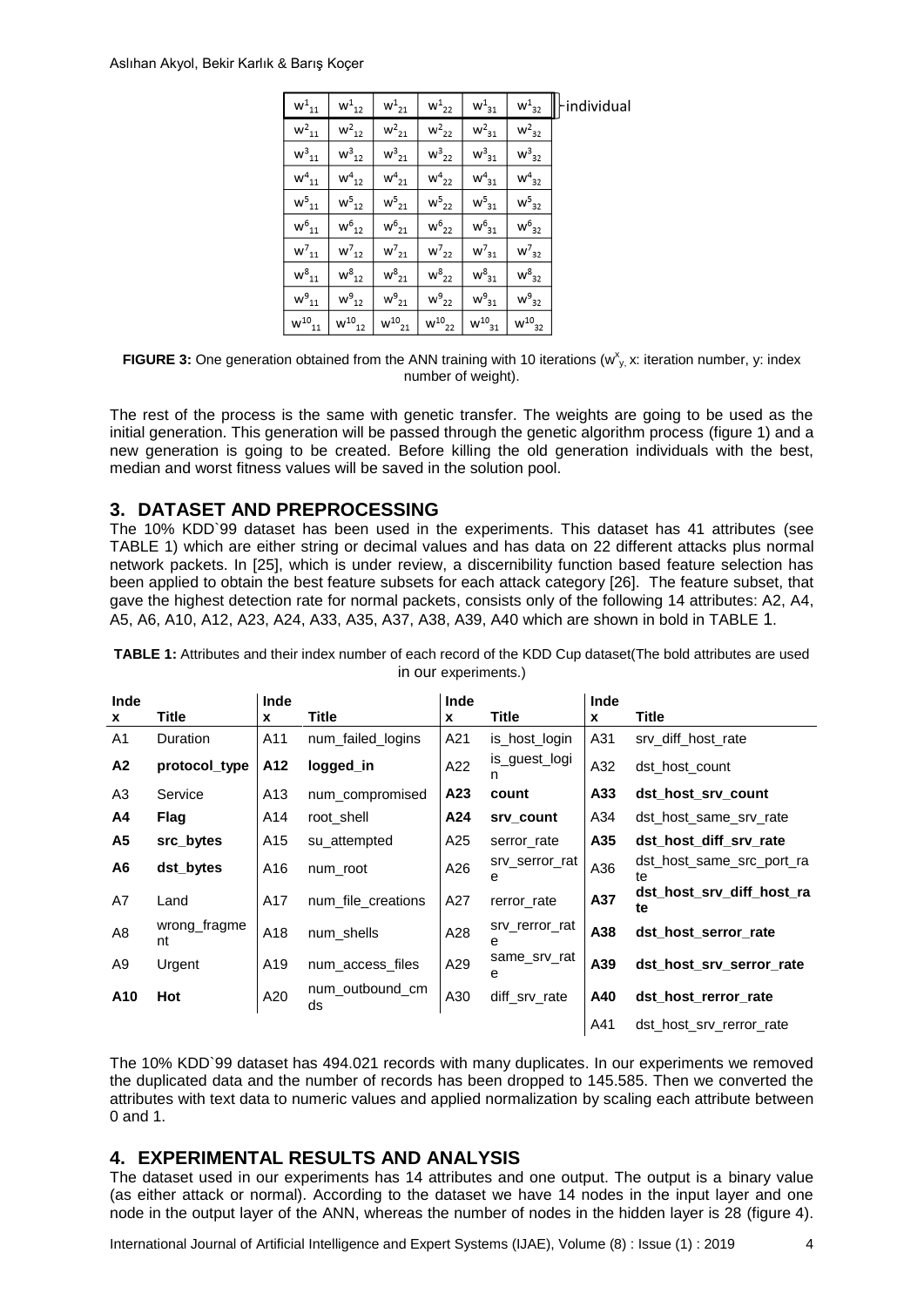The ANN is a fully connected network, therefore there are 14×28=392 weights between the input and hidden layer and 28×1=28 weights between the hidden and output layer. As a result there are a total of 420 weights. In other words there are 420 genes in each individual.



**FIGURE 4**:The structure of the artificial neural network used in our experiments.

We removed all records that belong to one of the attack types (back, ipsweep, neptune, nmap, pod, portsweep, see [TABLE 2\)](#page-4-0) each one at a time from the 10% KDD`99 dataset and used the decreased dataset to create the solution pool. We called the decreased dataset as the outdated dataset. Then we added the removed records back and called the new one as the updated dataset (see table 3). In experiments 7-9 (see [TABLE 4\)](#page-5-0), all packets that use icmp protocol were removed from the 10% KDD`99 dataset to create the outdated dataset. Then we added normal packets, attacks and both (attacks&normal) that use icmp protocol respectively to create updated datasets. The main idea of adding the removed data is to simulate a real-time ANN training where a newly collected dataset becomes outdated as soon as a new benign network behavior or a new attack appears in the network. We showed that the training time decreases if we transfer knowledge from the training with the outdated dataset.

<span id="page-4-0"></span>

| <b>Name</b>      | Count | <b>Name</b>  | Count |
|------------------|-------|--------------|-------|
| back.            | 968   | perl.        | 3     |
| buffer overflow. | 30    | phf.         | 4     |
| ftp_write.       | 8     | pod.         | 206   |
| guess_passwd.    | 53    | portsweep.   | 416   |
| imap.            | 12    | rootkit.     | 10    |
| ipsweep.         | 651   | satan.       | 906   |
| land.            | 19    | smurf.       | 641   |
| loadmodule.      | 9     | spy.         | 2     |
| multihop.        | 7     | teardrop.    | 918   |
| neptune.         | 51820 | warezclient. | 893   |
| nmap.            | 158   | warezmaster. | 20    |

**TABLE 2:** Attack Names and Counts.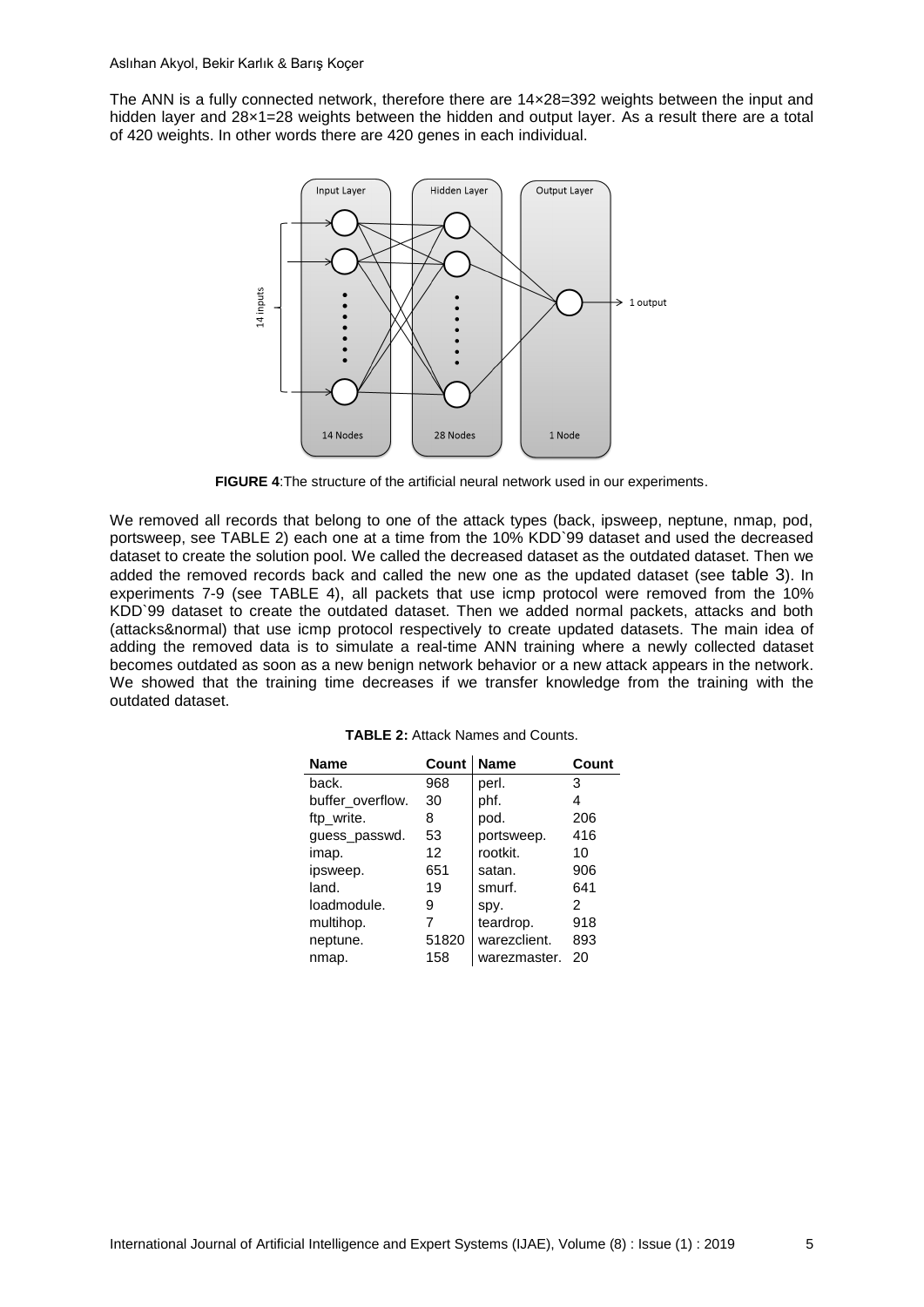**TABLE 3:** The distinction between outdated and updated datasets used in experiments 1-6.

|                     | The attack name that is extracted from<br>the outdated and included into the<br>updated dataset |
|---------------------|-------------------------------------------------------------------------------------------------|
| <b>Experiment 1</b> | back attack                                                                                     |
| <b>Experiment 2</b> | ipsweep attack                                                                                  |
| Experiment 3        | neptune attack                                                                                  |
| <b>Experiment 4</b> | nmap attack                                                                                     |
| Experiment 5        | pod attack                                                                                      |
| <b>Experiment 6</b> | portsweep attack                                                                                |

<span id="page-5-0"></span>**TABLE 4:** The distinction between outdated and updated datasets used in experiments 7-9.

|              | Outdated dataset does not<br>have    | Updated dataset has                                        |  |
|--------------|--------------------------------------|------------------------------------------------------------|--|
| Experiment 7 |                                      | normal (benign) packets that use<br>icmp protocol          |  |
| Experiment 8 | any packet that use icmp<br>protocol | attacks that use icmp protocol                             |  |
| Experiment 9 |                                      | normal (benign) & attack packets<br>that use icmp protocol |  |

The process of applying transfer learning is done as following: The ANN is trained on the outdated dataset with 100 iterations and the weights obtained from iteration are stored. At the end of this process the first generation is completed. This generation is passed through genetic algorithms to create new generations. Before killing the old generation, two individuals (with the best and median fitness values) from the old generation are saved into the solution pool. Then again the new generation is passed through genetic algorithms. This process is repeated 100 times. As a result the solution pool has 200 individuals each with 420 weights (genes). The crossover rate and the mutation rate parameters are selected as 0.7 and 0.01 respectively.

The solution pool is used when we have anew(updated)dataset which is similar to the outdated dataset. Each individual is applied on the updated dataset with ANN. The individual with the fittest result is used as the initial weights at the ANN training process. We compared the cumulative errors (see Eq. (1)) of the genetic &ANN hybrid transfer learning with the classical ANN. Lower cumulative error is better because lower cumulative error provides higher detection rates. We showed that transfer learning helps the system to benefit from the previously obtained knowledge.

Cumulative Error =  $\Sigma_n^N$ 

(1)

Where *d*, *o* and *N* are the desired output, obtained output and number of inputs respectively. It can be clearly seen that in all experiments (Figure 5-13) the transfer learning method started with better cumulative error values. Additionally, even the beginning error values obtained with transfer learning method in experiments 4-7 (Figure 8-11) were better than or very close to the error values obtained after 100 iterations with the classical ANN. This proves that genetic & ANN hybrid transfer learning decreases the time to train the system and provides better detection rates.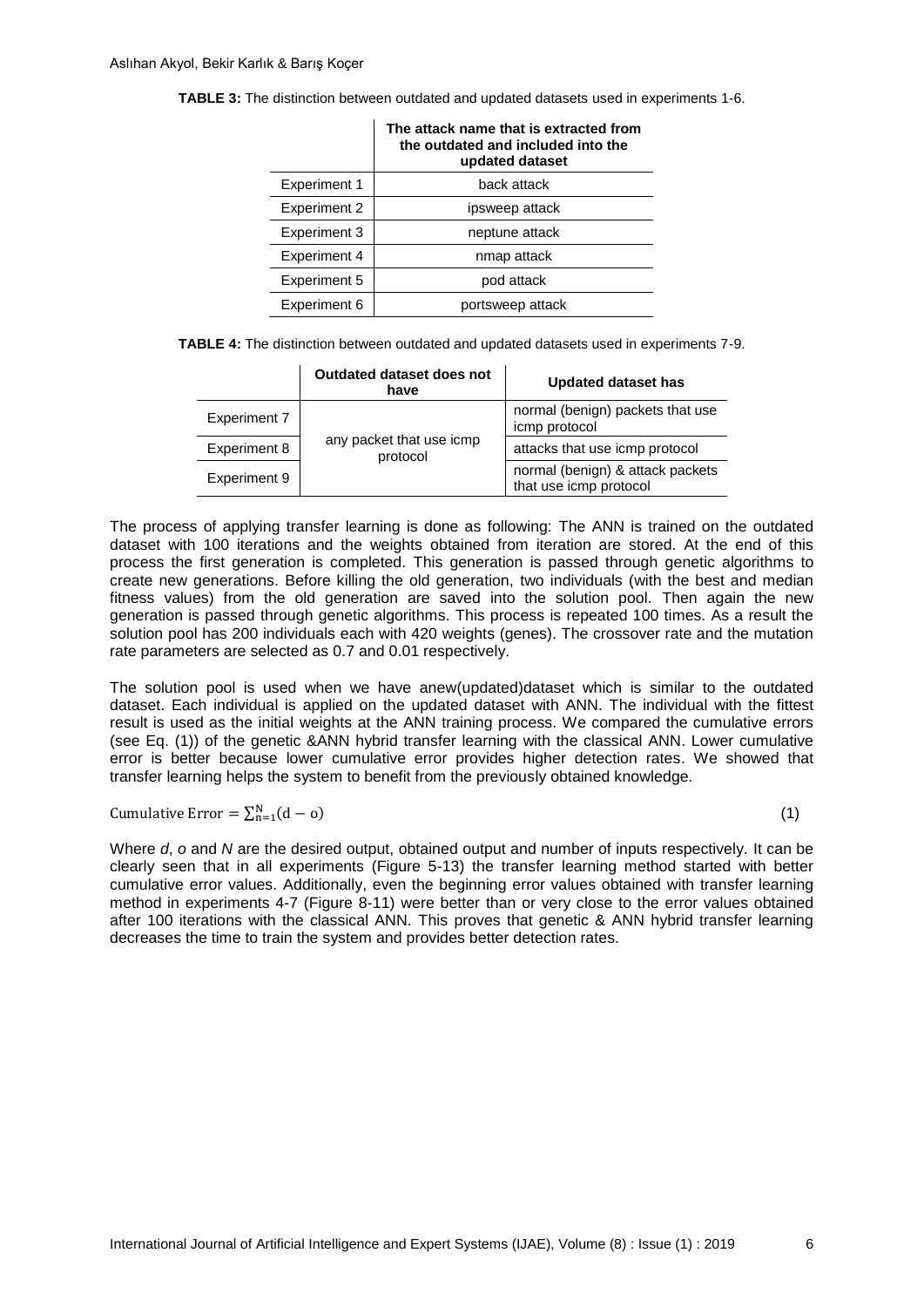

**FIGURE 5:** Difference between Classical ANN and Genetic & ANN Hybrid Transfer, outdated dataset don't have any back attack while updated dataset has 968 back attacks.

In experiment 1 (Figure 5), the classical ANN showed slightly better result but still very similar with genetic & ANN hybrid method. While in experiment 3 (Figure 7) genetic & ANN transfer learning started with a clear advantage, but after 100 iterations classical ANN showed slightly better result than genetic & ANN Hybrid transfer learning method. In all other experiments (# 2, 4-9) the genetic & ANN hybrid transfer learning method shows clearly better results than the classical ANN. These results makes it obvious that the transfer learning method helps to utilize previously obtained knowledge and improves the detection rate. It can also reduce the need to recollect the whole dataset if we may be able to only collect the data packets of the new network behavior.



**FIGURE 6:** Difference between Classical ANN and Genetic & ANN Hybrid Transfer, outdated dataset don't have any ipsweep attack while updated dataset has 651 ipsweep attacks.



**FIGURE 7:** Difference between Classical ANN and Genetic & ANN Hybrid Transfer, outdated dataset don't have any neptune attack while updated dataset has 51820 neptune attacks.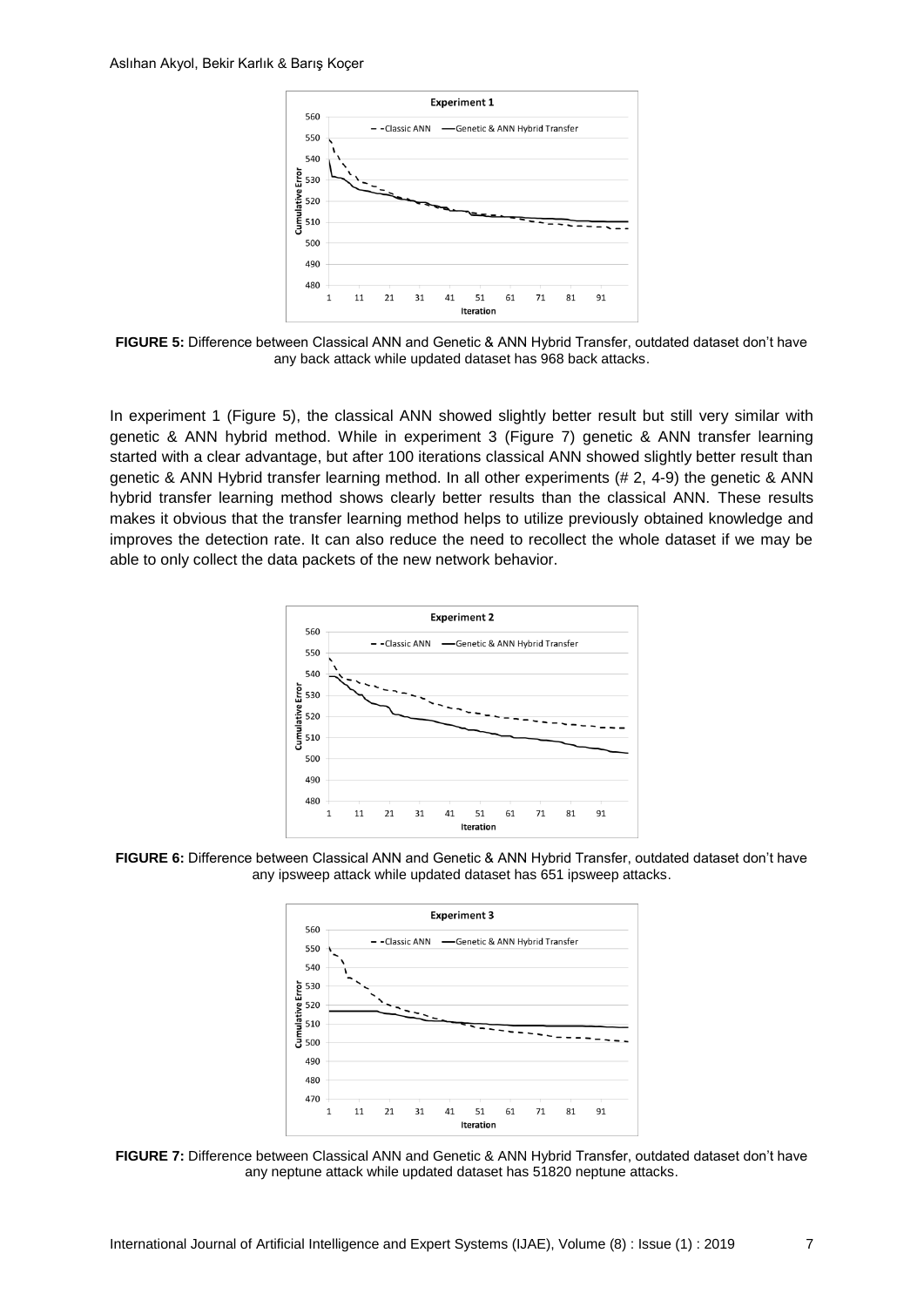

**FIGURE 8:** Difference between Classical ANN and Genetic & ANN Hybrid Transfer, outdated dataset don't have any nmap attack while updated dataset has 158 nmap attacks.



**FIGURE 9:** Difference between Classical ANN and Genetic & ANN Hybrid Transfer, outdated dataset don't have any pod attack while updated dataset has 206 pod attacks.



**FIGURE 10:** Difference between Classical ANN and Genetic & ANN Hybrid Transfer, outdated dataset don't have any portsweep attack while updated dataset has 416 portsweep attacks.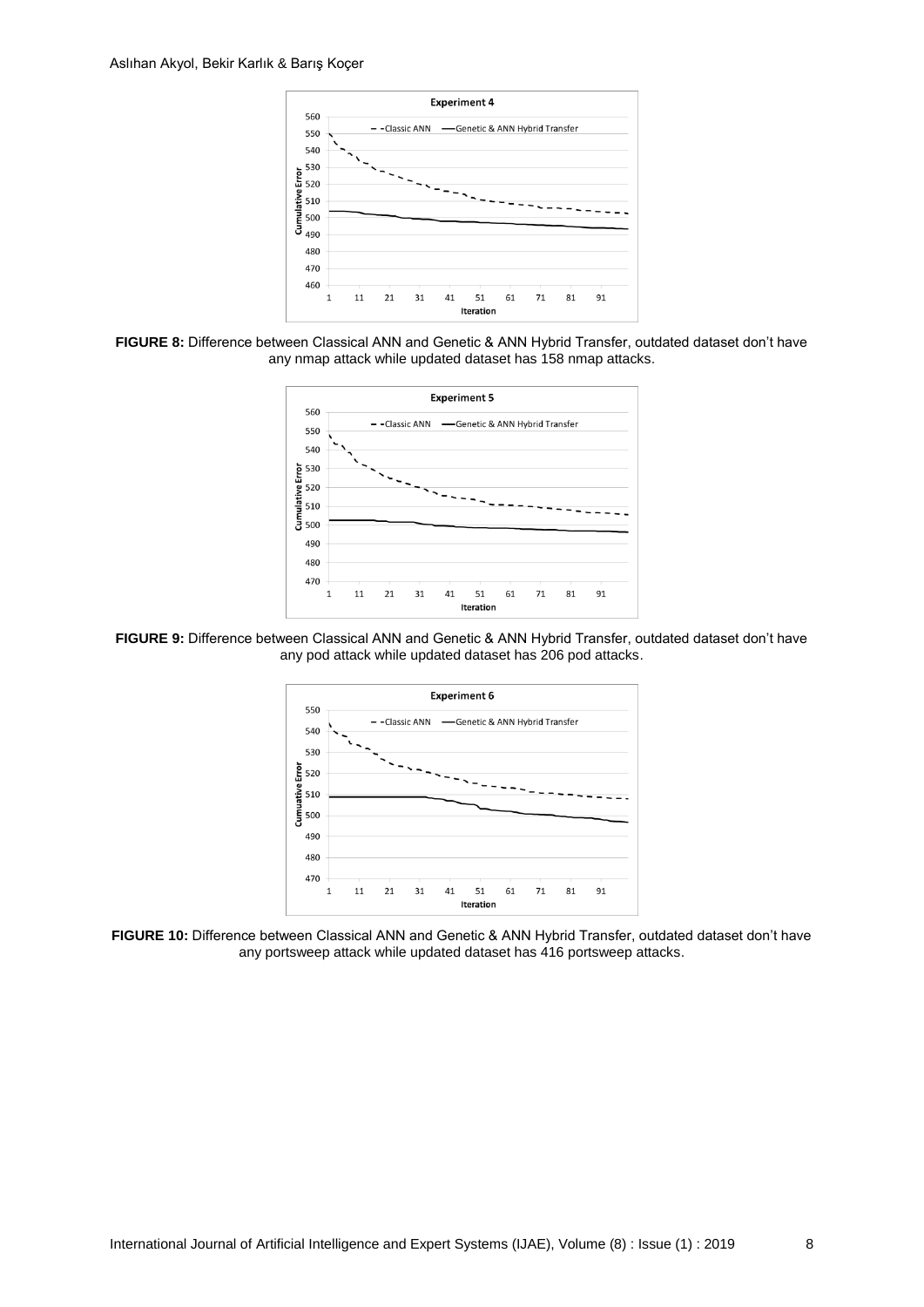

**FIGURE 11:** Difference between Classical ANN and Genetic & ANN Hybrid Transfer, outdated dataset don't have any packets with icmp protocol while updated dataset has normal packets with icmp protocol.



**FIGURE 12:** Difference between Classical ANN and Genetic & ANN Hybrid Transfer, outdated dataset don't have any packets with icmp protocol while updated dataset has attack packets with icmp protocol.



**FIGURE 13:** Difference between Classical ANN and Genetic & ANN Hybrid Transfer, outdated dataset don't have any packets with icmp protocol while updated dataset has normal & attack packets with icmp protocol.

### <span id="page-8-0"></span>**5. CONCLUSION**

In this study we analyzed the effects of transferring knowledge in anomaly based intrusion detection systems (IDS). In our previous study, we have proposed a novel multilevel hybrid classifier that uses different feature sets on each classifier. It has provided better performance than well-known individual classifiers and other proposed hybrid classifiers by using KDD'99 Cup and ISCX datasets[25]. In this study, we discussed that collecting dataset is a costly process and throwing outdated data is a waste. However using transfer learning provides to convert the knowledge obtained from the old dataset into an advantage. We showed that if we transfer previous knowledge, the new training gives lower (better) cumulative errors in sooner iterations. In other words the training process becomes faster if we train the system until a pre-determined error value instead of a pre-determined iteration. In our future work we are going to study transfer learning on the KDD test set by making use of the knowledge obtained from the training set.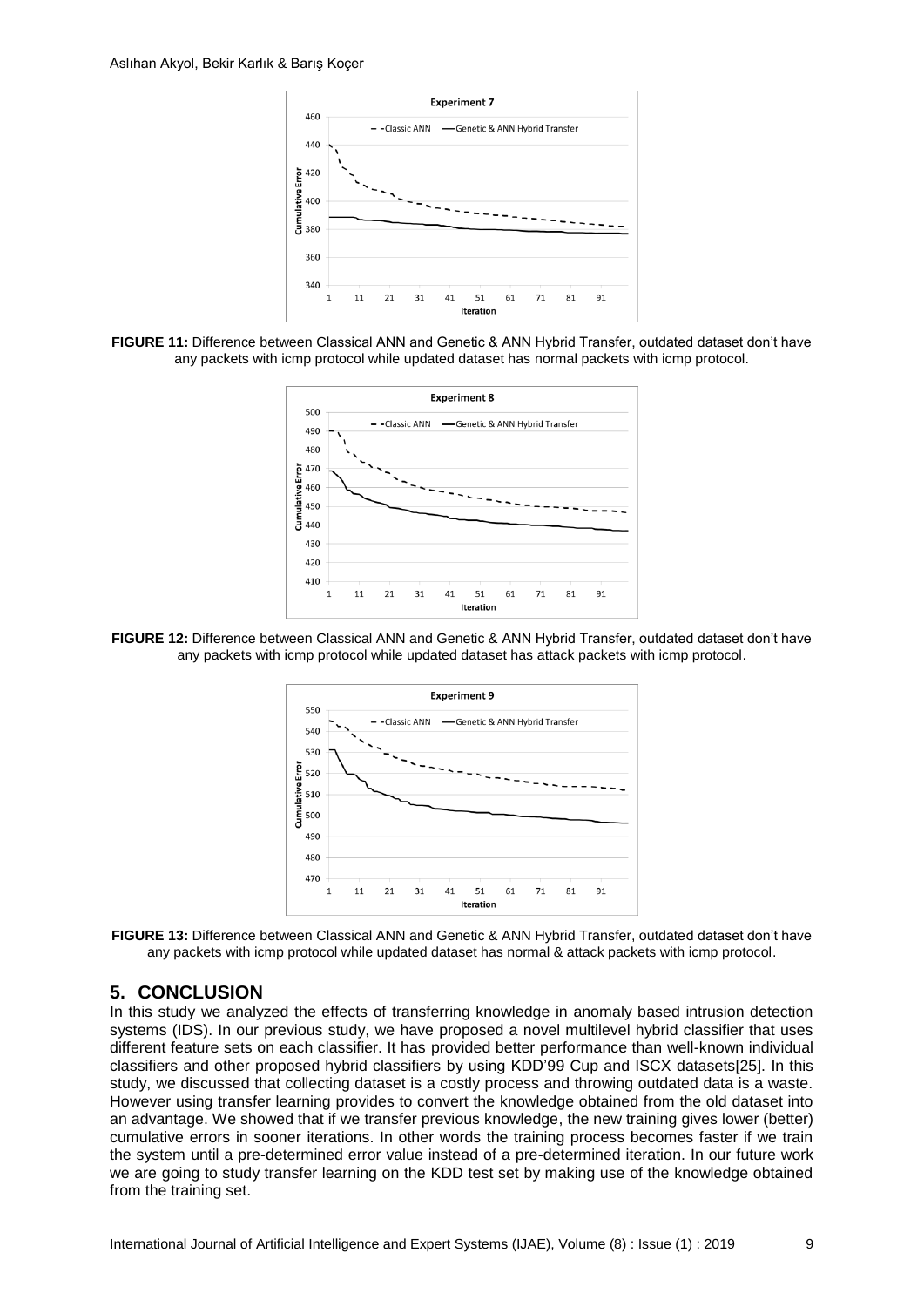### **6. REFERENCES**

- [1] H. Debar, M. Dacier, and A. Wespi, "Towards a taxonomy of intrusion-detection systems," *Comput. Networks*, vol. 31, no. 8, pp. 805–822, Apr. 1999.
- [2] N. Weng, L. Vespa, and B. Soewito, "Deep packet pre-filtering and finite state encoding for adaptive intrusion detection system," *Comput. Networks*, vol. 55, no. 8, pp. 1648–1661, Jun. 2011.
- [3] S. Axelsson, "Intrusion detection systems: A survey and taxonomy," Göteborg, Sweden, 2000.
- [4] S. Lee, D. Kim, and J. Park, "A survey and taxonomy of lightweight intrusion detection systems," *J. Internet Serv. Inf. Secur.*, vol. 2, no. 1/2, pp. 119–13, 2012.
- [5] C. Modi, D. Patel, B. Borisaniya, H. Patel, A. Patel, and M. Rajarajan, "A survey of intrusion detection techniques in Cloud," *J. Netw. Comput. Appl.*, vol. 36, no. 1, pp. 42–57, Jan. 2013.
- [6] E. Lundin and E. Jonsson, "Anomaly-based intrusion detection: privacy concerns and other problems," *Comput. Networks*, vol. 34, no. 4, pp. 623–640, Oct. 2000.
- [7] "KDD Cup 1999 Data," *The UCI KDD Archive*, 1999. [Online]. Available: http://kdd.ics.uci.edu/databases/kddcup99/kddcup99.html. [Accessed: 05-Jul-2013].
- [8] A. Özkaya and B. Karlık, "Protocol type based intrusion detection using RBF neural network," *Int. J. Artif. Intell. Expert Syst.*, vol. 3, no. 4, pp. 90–99, 2012.
- [9] MIT, "MIT Lincoln Laboratory: Communications & Information Technology." [Online]. Available: http://www.ll.mit.edu/mission/communications/ist/index.html. [Accessed: 21-Jun-2014].
- [10] V. Chandola, A. Banerjee, and V. Kumar, "Anomaly Detection : A Survey," *ACM Comput. Surv.*, vol. 41, no. 3, pp. 1–72, 2009.
- [11] H. Bensefia and N. Ghoualmi, "A new approach for adaptive intrusion detection," *2011 Seventh Int. Conf. Comput. Intell. Secur.*, pp. 983–987, Dec. 2011.
- [12] W. Wang, Y. Sheng, J. Wang, X. Zeng, X. Ye, Y. Huang, and M. Zhuhast, "IDS: Learning Hierarchical Spatial-Temporal Features Using Deep Neural Networks to Improve Intrusion Detection" December 11, 2017, vol. 6, pp. 1792–1806, 2018.
- [13] A Pektaş, and T. Acarman, "A deep learning method to detect network intrusion through flow‐based features" *International Journal of Network Management*, special issue paper, pp. 1– 19, 2018.
- [14] S. J. Pan and Q. Yang, "A survey on transfer learning," *IEEE Trans. Knowl. Data Eng.*, vol. 22, no. 10, pp. 1345–1359, Oct. 2010.
- [15] W. Dai, Q. Yang, G.-R. Xue, and Y. Yu, "Boosting for transfer learning," in *Proceedings of the 24th international conference on Machine learning - ICML '07*, 2007, pp. 193–200.
- [16] E. Baralis, S. Chiusano, and P. Garza, "A lazy approach to associative classification," *IEEE Trans. Knowl. Data Eng.*, vol. 20, no. 2, pp. 156–171, Feb. 2008.
- [17] B. Koçer and A. Arslan, "Genetic transfer learning," *Expert Syst. Appl.*, vol. 37, no. 10, pp. 6997– 7002, Oct. 2010.
- [18] S. Gou, Y. Wang, L. Jiao, J. Feng, and Y. Yao, "Distributed transfer network learning based intrusion detection," in *2009 IEEE International Symposium on Parallel and Distributed Processing with Applications*, 2009, pp. 511–515.
- [19] A. J. Storkey, "When training and test sets are different; Characterising learning transfer." *Dataset shift Mach. Learn.*, pp. 3–28, 2013.
- [20] U. Maulik and S. Bandyopadhyay, "Genetic algorithm-based clustering technique," *Pattern Recognit.*, vol. 33, no. 9, pp. 1455–1465, Sep. 2000.
- [21] H.-T. Lin, Y.-Y. Lin, and J.-W. Chiang, "Genetic-based real-time fast-flux service networks detection," *Comput. Networks*, vol. 57, no. 2, pp. 501–513, Feb. 2013.